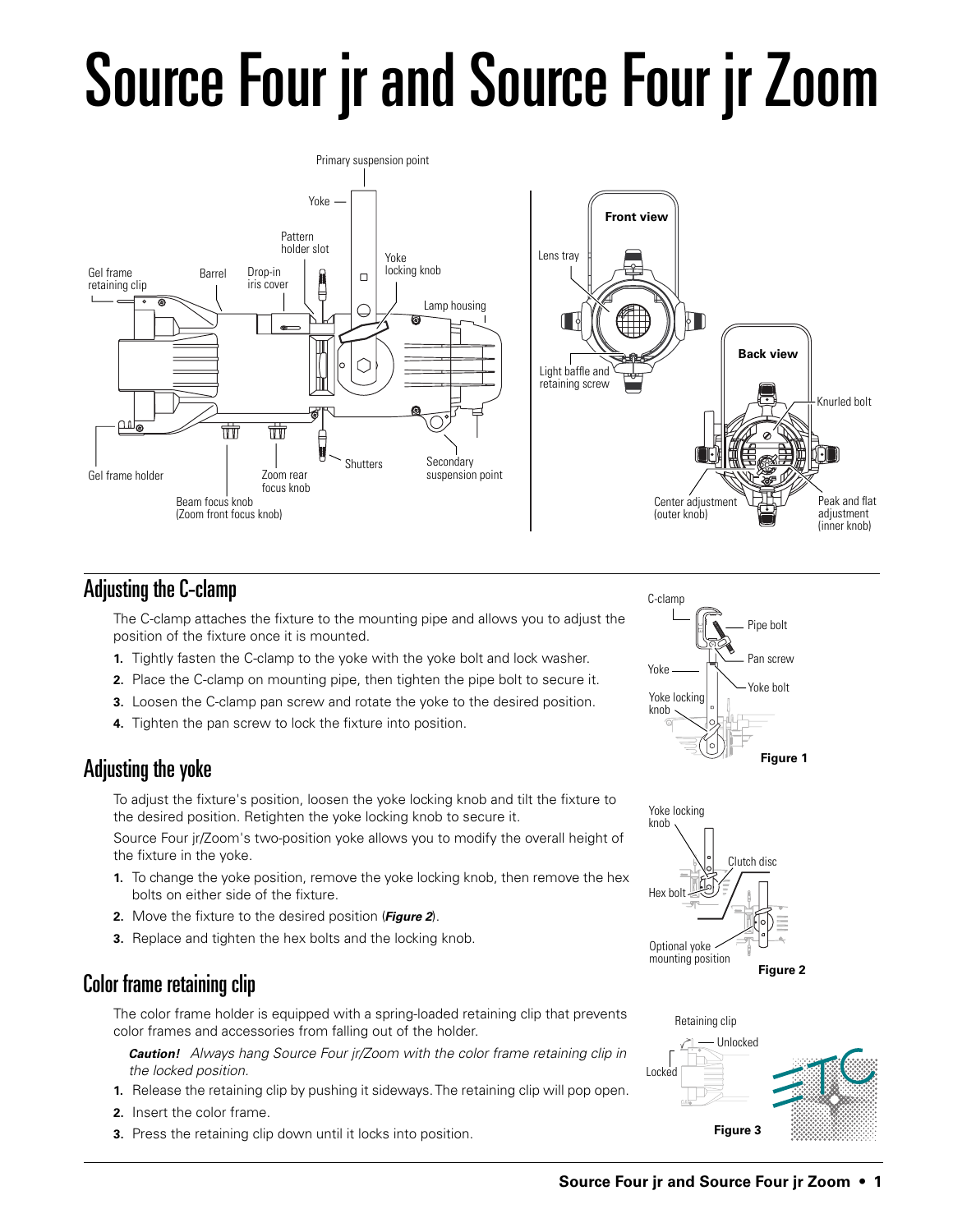#### HPL lamps

HPL lamps are tungsten halogen lamps.

Verify that the HPL lamp you use is suitable for the voltage at your facility. 230V and 240V HPL lamps are available. Operating HPL lamps above their rated voltage reduces lamp life and can cause premature lamp failure.

| UL and cUL safety conformity and warranty.                    |  |  |  |  |  |  |  |
|---------------------------------------------------------------|--|--|--|--|--|--|--|
| Four jr/Zoom fixtures. Use of lamps other than HPL will void  |  |  |  |  |  |  |  |
| <b>WARNING!</b> Do not use lamps other than the HPL in Source |  |  |  |  |  |  |  |

|                                                                         | Lamp code    | Watts | <b>Volts</b> | <b>Color temperature</b> | Average rated life |  |
|-------------------------------------------------------------------------|--------------|-------|--------------|--------------------------|--------------------|--|
| American                                                                | HPL 375/115  | 375   | 115          | 3,250°K                  | 300 hour           |  |
|                                                                         | HPL 375/115X | 375   | 115          | 3,050°K                  | 1,000 hour         |  |
|                                                                         | HPL 550/77   | 550   | 77           | $3,250^{\circ}$ K        | 300 hour           |  |
|                                                                         | HPL 550/77X  | 550   | 77           | $3.050^{\circ}$ K        | 2,000 hour         |  |
|                                                                         | HPL 575/115  | 575   | 115          | $3,250^{\circ}$ K        | 300 hour           |  |
|                                                                         | HPL 575/115X | 575   | 115          | 3,050°K                  | 2,000 hour         |  |
|                                                                         | HPL 575/120  | 575   | 120          | $3,250^\circ K$          | 300 hour           |  |
| Euro.                                                                   | HPL 575/230  | 575   | 230          | 3,200°K                  | 400 hour           |  |
|                                                                         | HPL 575/240  | 575   | 240          | 3,200°K                  | 400 hour           |  |
| ng the HPL lamp<br>e lamp must be installed before you use the fixture. |              |       |              |                          |                    |  |
| <b>Caution!</b> Always replace the lamp if it becomes damaged or therm  |              |       |              |                          |                    |  |
| Disconnect the unit from power before installing and replacing the      |              |       |              |                          |                    |  |
| <b>WARNING!</b> Let lamp cool before changing.                          |              |       |              |                          |                    |  |

#### Installing the HPL lamp

The lamp must be installed before you use the fixture.

- **Caution!** Always replace the lamp if it becomes damaged or thermally deformed.
- **1.** Disconnect the unit from power before installing and replacing the lamp.

- **2.** Loosen the knurled bolt on the back of the lamp housing and pull the housing straight out.
- **3.** Remove the HPL lamp from its box, holding it by the base.
	- **Note:** To avoid premature lamp failure, do not touch the lamp glass. If you do touch the lamp, clean it carefully with rubbing alcohol and a clean, lint-free cloth before operation.
- **4.** Line up the flat sides of the lamp base with the retention brackets on either side of the socket. See **Figure 4**.
- **5.** Push down on the lamp base until the lamp seats firmly. (The top of the lamp base will be even with the top edges of the retention brackets when it is properly installed.)

**Caution!** Improperly installed lamps cause premature lamp failure and socket problems.

- **6.** Press lamp retainers down across lamp base and clip securely.
- **7.** To reinstall the lamp housing, line up the side fins and the bolt hole, then tighten the knurled bolt to secure the housing.

#### Aligning the lamp

Use the two concentric knobs on the rear of the lamp housing to align the lamp. The outer knob centers the lamp within the reflector and locks it in position; the inner knob fine tunes the field. See **Figure 5**.

**Note:** The fixture must be on to align the lamp.

- **1.** Unlock the outer knob by turning it counterclockwise one turn.
- **2.** Gently push the outer knob from side to side and up and down until the lamp is centered in the field.
- **3.** Once the lamp is centered, tighten the outer knob to lock it in place.
- **4.** Turn the inner knob right or left to adjust for optimum flat field.



**Figure 4**

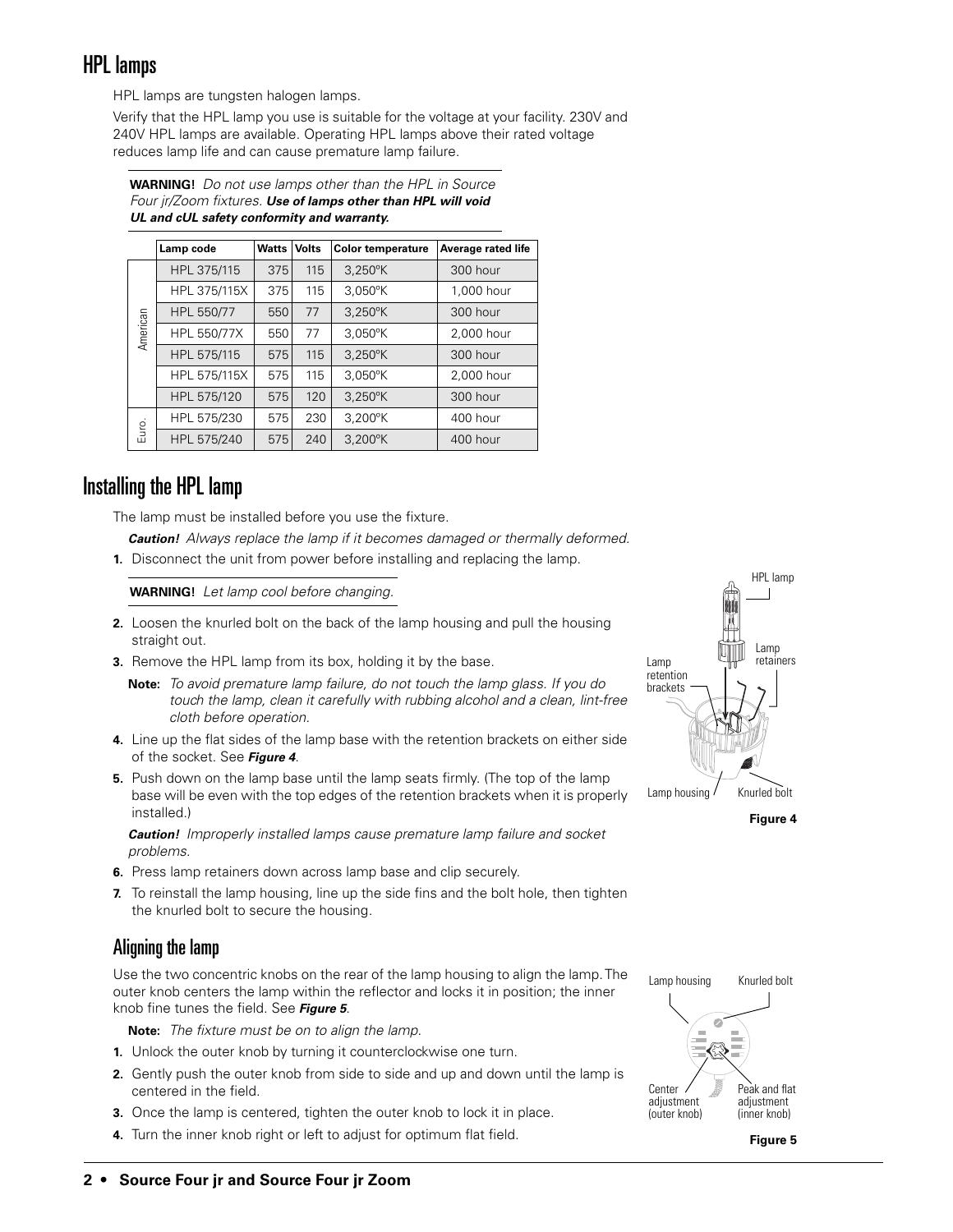#### Focusing the beam

On a fixed field angle Source Four jr, with a 26°, 36° or 50° lens, adjust the lens position to focus the edge of the beam. On a Source Four jr Zoom, adjust the position of both lenses to set the beam's spread and to focus the edge of the beam. The Zoom lenses give you a range from 25° to 50°.

- **1.** Loosen the beam focus knob(s) on the underside of the barrel. See **Figure 6**.
- **2.** Slide the lens(es) forward or backward to achieve the desired beam edge.
- **3.** Once the fixture is focused, tighten the beam focus knob(s).

#### Gel notes

For best results, always use a high quality, high temperature color medium. ETC does not guarantee performance with low temperature, saturated color gels.

#### Shaping the beam

You may shape the beam with the shutters, a pattern, or an optional drop-in iris (ETC part #7062A1011). See **Figure 7**.

#### Pattern projection

The pattern holder slot is on the top side of the barrel, immediately in front of the shutters. It accommodates the M-size pattern holder shown in **Figure 8**. The M-size pattern holder's handle should bend away from the shutter handle at a 30° angle. If your pattern holder's handle is straight, you may bend it far enough to not interfere with the action of the shutter handle.

Use an optional donut (ETC part #7060A1037) in the accessory holder to enhance pattern projection.



The drop-in iris slot is on the top side of the front barrel, immediately in front of the pattern holder slot. See **Figure 9**. When it is not in use, a small sheet metal cover secured with two crosshead screws prevents light leakage and retains the iris assembly. To install an iris, follow these steps.

**Caution!** Be certain the fixture is not hot before installing the iris.

- **1.** Use a crosshead screwdriver to loosen the screws on the drop-in iris slot cover. Do not remove the screws.
- **2.** Slide the cover completely forward, exposing the slot.
- **3.** Insert the iris. The flat side must be toward the shutters and the iris handle should extend out of slot.
- **4.** Slide the slot cover back toward the shutters until it meets the iris handle. Leave enough space to move the iris handle. Tighten the screws.

## Switching lens assemblies

Follow these steps to replace a fixed field angle lens with Zoom lenses.

- **1.** Loosen the screw at the front of the light baffle. See **Figure 10**.
- **2.** Pull the light baffle out of the barrel.
- **3.** Remove the beam focus knob from the bottom of the barrel and slide the lens assembly from the barrel.
- **4.** Slide the Zoom lens rear assembly into the barrel and install its beam focus knob.
- **5.** Slide the Zoom lens front assembly into the barrel and install its beam focus knob.
- **6.** Slide the light baffle back into place.
- **7.** Replace and tighten the screw at the front of the light baffle. **Note:** Reverse this procedure to replace Zoom lenses with a standard lens.